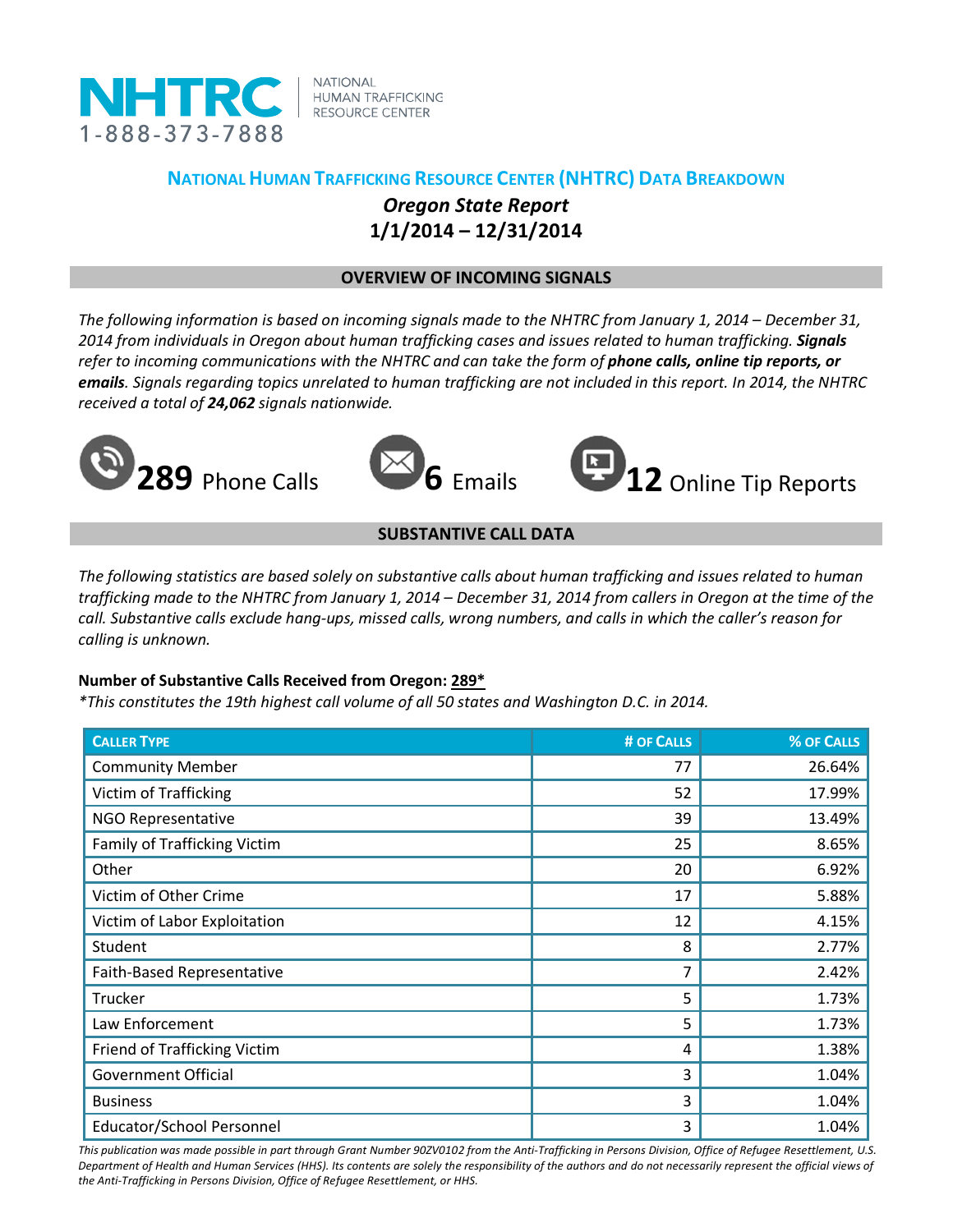

| Caller Types Referenced Fewer than Three Times* |     | .1%       |
|-------------------------------------------------|-----|-----------|
| <b>TOTAL # OF SUBSTANTIVE CALLS</b>             | 289 | \$100,00% |

*\*To protect the identity of the people we serve, the NHTRC does not disclose exact statistics related to venues, industries, victim information or caller information referenced fewer than three times.* 

| <b>HOW DID CALLER FIND NHTRC (WHERE KNOWN)</b>         | # OF CALLS | % OF CALLS |
|--------------------------------------------------------|------------|------------|
| Referral                                               | 34         | 38.20%     |
| Internet-Web Search                                    | 17         | 19.10%     |
| Poster                                                 | 6          | 6.74%      |
| Word of Mouth                                          | 5          | 5.62%      |
| Other                                                  | 5          | 5.62%      |
| Department of State Know Your Rights Pamphlet          | 4          | 4.49%      |
| Awareness Campaign                                     | 4          | 4.49%      |
| Polaris                                                | 4          | 4.49%      |
| Newspaper-Magazine                                     | 3          | 3.37%      |
| Conference/Training/Presentation                       | 3          | 3.37%      |
| Television                                             | 2          | 2.25%      |
| Pamphlet/Brochure/Leaflet                              | 1          | 1.12%      |
| 211/311                                                | 1          | 1.12%      |
| TOTAL # OF CALLS WHERE HOW CALLER FOUND NHTRC IS KNOWN | 89         | 100.00%    |

#### **HUMAN TRAFFICKING CASE DATA**

*Each request submitted to the hotline is evaluated for evidence of potential human trafficking. In Oregon, a total of 56 unique cases (incidents) of potential human trafficking were reported to the hotline in Oregon.*

| <b>PRIMARY REASON FOR CONTACTING THE NHTRC</b>                                                    | # OF CASES | <b>% OF CASES</b> |
|---------------------------------------------------------------------------------------------------|------------|-------------------|
| Report a Potential Human Trafficking Tip                                                          | 34         | 60.71%            |
| Request for Referral for Anti-Trafficking Services                                                | 12         | 21.43%            |
| Crisis Involving a Potential Victim of Human Trafficking                                          | o          | 14.29%            |
| Request for Technical Assistance and Information*on Topics<br><b>Related to Human Trafficking</b> |            | 3.57%             |
| <b>TOTAL # OF CASES</b>                                                                           | 56         | $100.00\%$        |

*\*In some instances, an individual who is aware of a specific situation of potential trafficking may contact the NHTRC for general information about human trafficking or to learn more about services available to trafficking victims. In other instances, service providers or law enforcement working with a victim of trafficking may contact the NHTRC for technical assistance.* 

| <b>VENUE/INDUSTRY OF POTENTIAL TRAFFICKING</b> | # OF CASES | % OF CASES |
|------------------------------------------------|------------|------------|
| <b>Sex</b>                                     | 45         | 80.36%     |
| Online Ad, Venue Not Specified*                |            | 12.50%     |
| Hotel/Motel-Based                              |            | 8.93%      |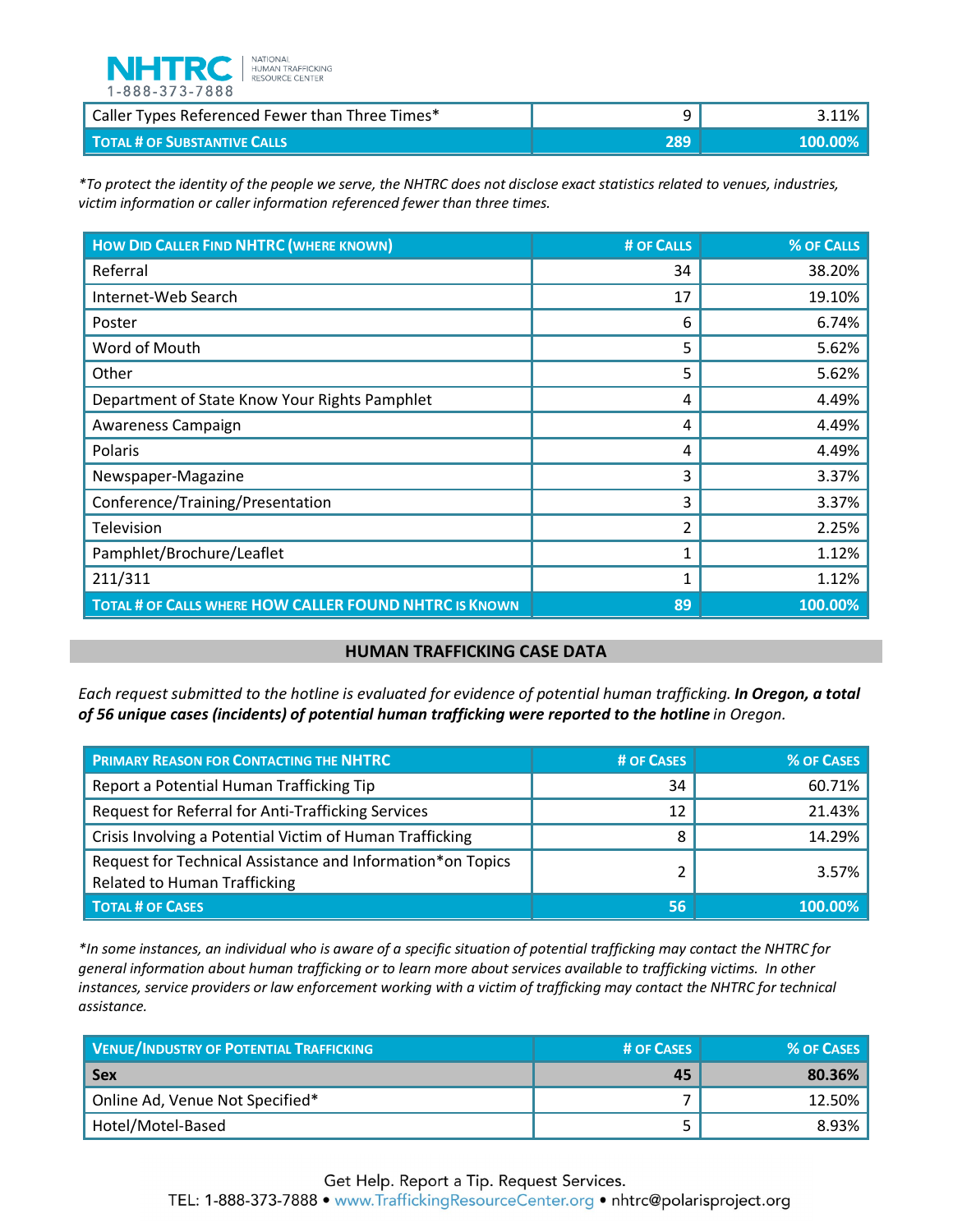

| 1-888-373-7888                                       |    |        |
|------------------------------------------------------|----|--------|
| <b>Residential Brothel</b>                           | 4  | 7.14%  |
| <b>Escort/Delivery Service</b>                       | 3  | 5.36%  |
| Venues Referenced in Fewer than Three Cases**        | 7  | 12.50% |
| Venue Not Specified                                  | 19 | 33.93% |
| Labor                                                | 7  | 12.50% |
| Industries Referenced in Fewer than Three Cases**    | 7  | 12.50% |
|                                                      |    |        |
| <b>Sex &amp; Labor</b>                               |    | 1.79%  |
| Type of Potential Trafficking Other/Not Specified*** | 3  | 5.36%  |

*\*These cases typically involve reports of sex trafficking in which an individual is advertised for commercial sex online but the venue of the sex act is unknown or not specified.*

*\*\*To protect the identity of the people we serve, the NHTRC does not disclose exact statistics related to venues, industries, victim information or caller information referenced fewer than three times.* 

*\*\*\*This typically occurs when a law enforcement agent or service provider contacts the NHTRC for resources and referrals but does not disclose details about the trafficking situation due to confidentiality. This category also includes cases in which the person reporting the information references human trafficking but does not provide further detail regarding the presence of labor or commercial sex. These cases are often submitted to the NHTRC through anonymous online tip reports.*

| <b>VICTIM DEMOGRAPHICS* (LABOR TRAFFICKING CASES)</b> | # OF CASES       | % OF CASES             |
|-------------------------------------------------------|------------------|------------------------|
| Adults                                                | 8                | 100.00%                |
| <b>Minors</b>                                         | Fewer than Three | N/A                    |
| Females                                               | 4                | 50.00%                 |
| Males                                                 | 6                | 75.00%                 |
| <b>Transgender Females</b>                            | 0                | 0.00%                  |
| <b>Transgender Males</b>                              |                  | 0.00%                  |
| US Citizen/Legal Permanent Residents                  | 3                | 37.50%                 |
| <b>Foreign Nationals</b>                              | Fewer than Three | N/A                    |
|                                                       |                  | <b>NON-CUMULATIVE*</b> |

*\*These statistics are non-cumulative. Cases may involve multiple victims and include female, male, and transgender individuals, foreign nationals and U.S. citizens, adults and minors. In some cases, demographic information is not reported. This table shows the number of cases referencing each demographic and not the number of individual victims.*

*\*\*To protect the identity of the people we serve, the NHTRC does not disclose exact statistics related to venues, industries, victim information or caller information referenced fewer than three times.* 

| <b>VICTIM DEMOGRAPHICS* (SEX TRAFFICKING CASES)</b> | # OF CASES | % OF CASES |
|-----------------------------------------------------|------------|------------|
| Adults                                              | 27         | 58.70%     |
| <b>Minors</b>                                       | 18         | 39.13%     |
| Females                                             | 44         | 95.65%     |
| Males                                               | 3          | 6.52%      |
| <b>Transgender Females</b>                          |            | 0.00%      |
| <b>Transgender Males</b>                            |            | 0.00%      |
| US Citizens/Legal Permanent Residents               | 26         | 56.52%     |